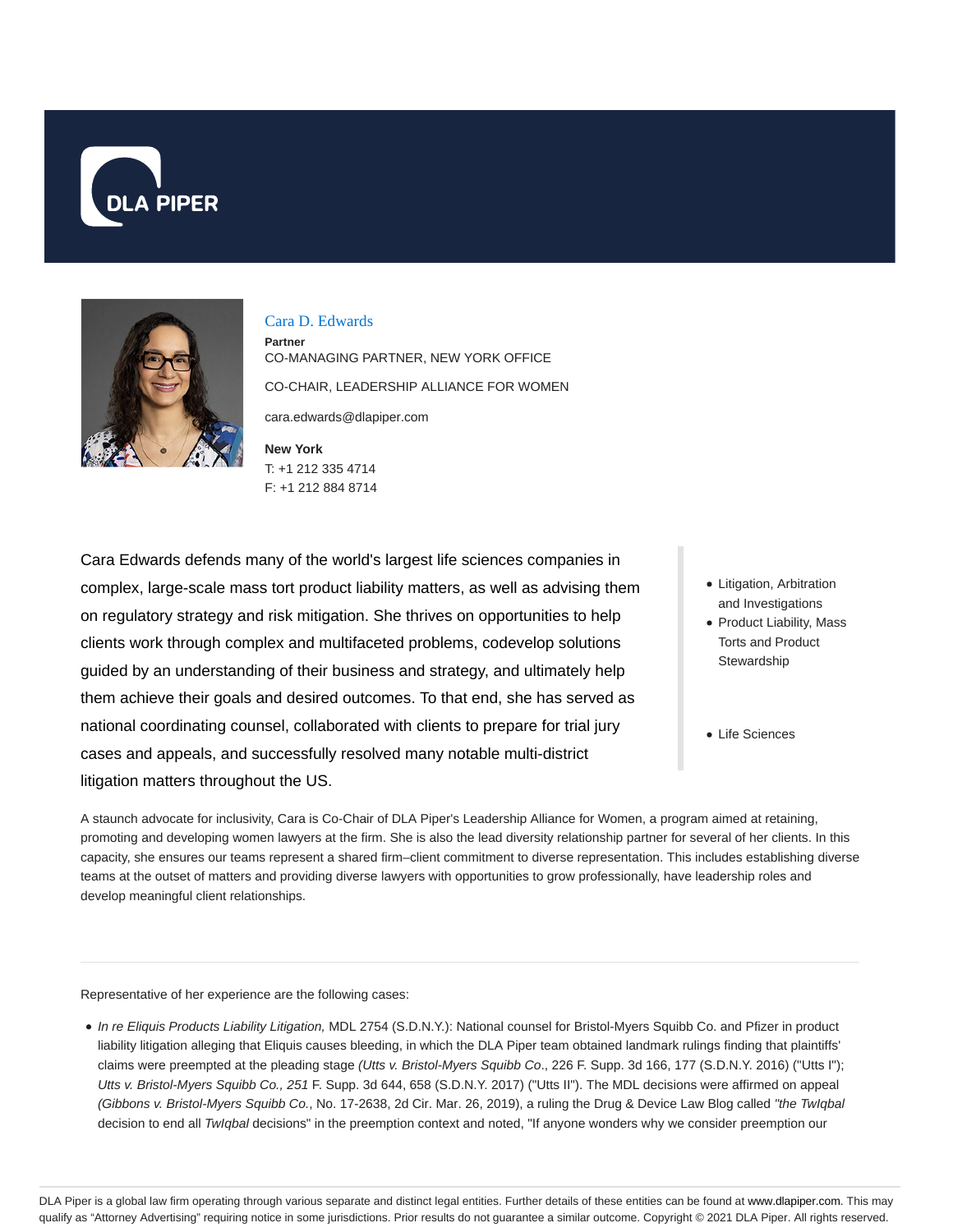side's most powerful defense, Gibbons is Exhibit A"

- In re Proton Pump Inhibitor Products Liability Litigation, MDL 2789 (D.N.J.): National counsel for Pfizer and Wyeth in product liability litigation alleging that proton pump inhibitors Protonix and Nexium 24HR (OTC) cause chronic kidney disease and other kidney injuries
- Proton Pump Inhibitor Products Liability Litigation, MDL 2789 (D. N.J.): National counsel for Pfizer and Wyeth in product liability litigation alleging kidney injuries caused by PPI use
- Essure Product Liability Litigation: Counsel for Bayer in product liability litigation alleging injuries caused by permanent contraceptive device
- In re: Eliquis (Apixaban) Product Liability Litigation, MDL 2754 (S.D,N.Y.): National counsel for Bristol-Myers Squibb Co .and Pfizer in product liability litigation alleging that Eliquis causes bleeding; obtained order dismissing all claims on basis of impossibility preemption
- In re Testosterone Replacement Therapy Products Liability Litigation, MDL 2545 (N.D. Ill.): Lead Counsel for Pfizer and Pharmacia & Upjohn in product liability litigation involving testosterone replacement therapies; obtained order dismissing all failure-to-warn claims on basis of impossibility pre-emption
- Pfizer's National Asbestos Litigation: Part of National Coordinating Counsel Team responsible for defending against various personal injury claims based on alleged asbestos-containing products, and talc-containing products
- In re: Chantix (Varenicline) Products Liability Litigation, MDL No. 2029 (N.D.AL): Defended Pfizer in product liability litigation involving smoking cessation medication; formulated expert witness defense, participated in preparing for initial bellwether trials and resolution efforts
- In re Prempro Products Liability Litigation, MDL No. 1507 (E.D.AK): Defended Pfizer and Wyeth in product liability litigation involving claims that hormone therapy medication causes breast cancer, including assisting with several successful Daubert challenges and bellwether trials
- In re Pfizer Inc. Securities Litigation, MDL No. 1688 (S.D.N.Y.): Defended Pfizer in a securities class action involving disclosures related to popular anti-inflammatory medications
- In re Bextra and Celebrex Marketing, Sales Practices and Products Liability Litigation, MDL No. 1699 (N.D. Cal.): Defended Pfizer in product liability and consumer fraud litigation involving selective COX-2 inhibitors, including coordinating discovery with cases pending in state court, and assisting with a successful general causation challenge for the most commonly prescribed dose of **Celebrex**

#### **CREDENTIALS**

#### **Admissions**

• New York

#### **Recognitions**

- Chambers USA
	- Band 6, Nationwide Product Liability & Mass Torts (2021-2022)
- The Legal 500 United States
	- Leading Lawyer, Product Liability, Mass Tort and Class Action: Pharmaceuticals and Medical Devices Defense (2018, 2020)
	- Recommended, Healthcare: Life Sciences (2020)
	- o Next Generation Partner, Product Liability, Mass Tort and Class Action: Pharmaceuticals and Medical Devices Defense (2017, 2019)

Recommended, Product Liability, Mass Tort and Class Actions: Toxic Tort - Defense (2016)

- Named a New York Metro Super Lawyer in the area of product liability defense (2013-2020)
- Selected to "Rising Stars" (since 2012)
- DLA Piper's Leadership Counsel for Legal Diversity (LCLD) Fellow (2014)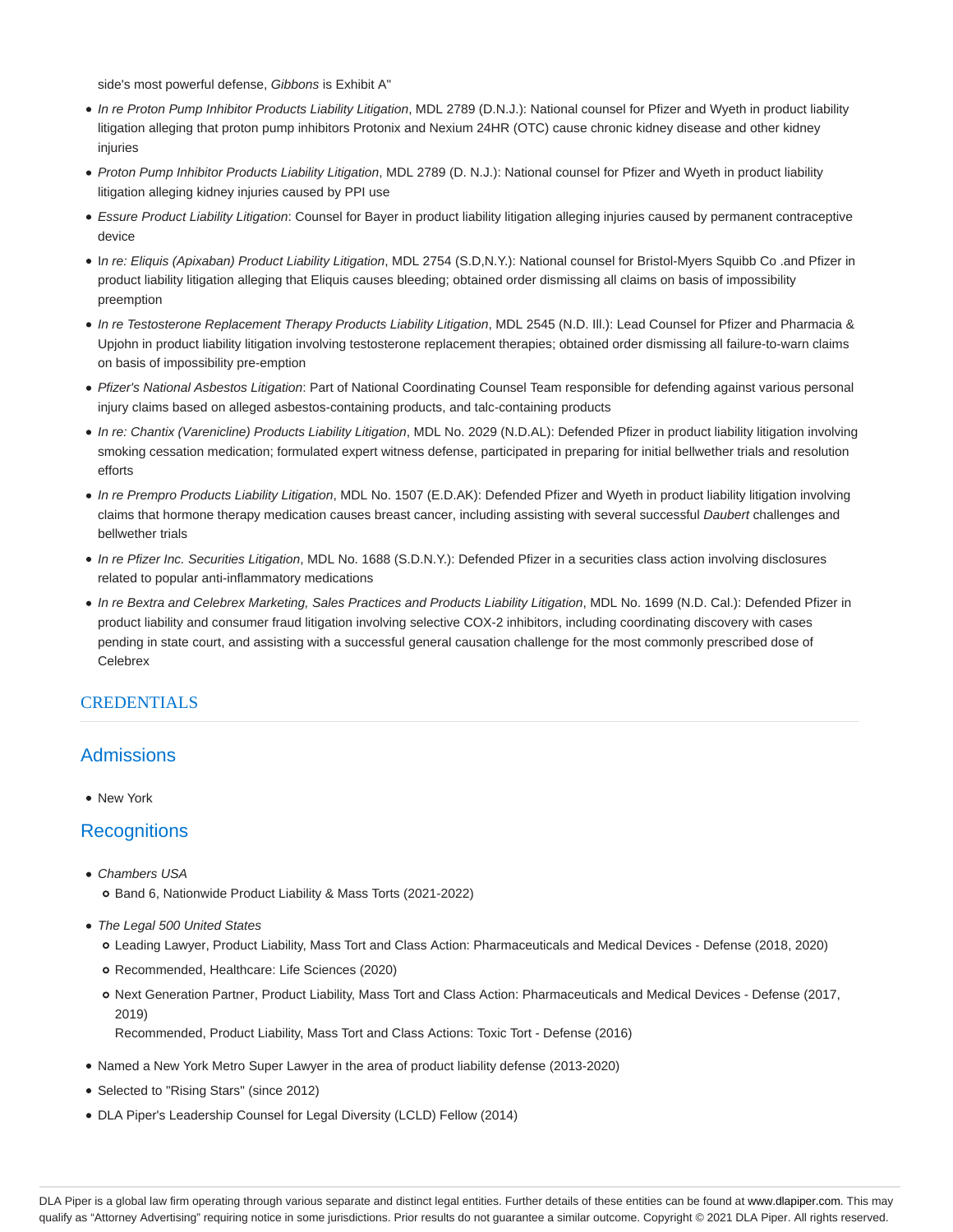# **Education**

- J.D., New York University 2003 President, Student Bar Association Managing Editor, Environmental Law Journal Member, Federal Defender Clinic
- B.A., Colgate University 1997 English Literature Colgate Alumni Scholar First Team All Patriot League, Softball

## **Courts**

- Supreme Court of the United States
- United States Court of Appeals for the First Circuit
- United States District Court for the Eastern District of New York
- United States District Court for the Southern District of New York

## **Memberships**

- American Bar Association, Women Advocate Committee
- New York City Bar Association, Product Liability Committee
- Association of Black Women Attorneys
- National Association of Women Lawyers
- DRI (Defense Research Institute), Drug & Medical Device Committee & New York State Liaison

# DLA Piper Committees

- North American Pro Bono Committee
- New York Office Diversity and Inclusion Committee
- Firm Policy Committee
- New York Office Hiring Committee
- New York Office Deputy Managing Partner

#### INSIGHTS

## **Publications**

- Author, "With a 'Snap' Litigators Have a New Tool To Thwart Forum Shopping," New York Law Journal, February 2020
- Co-Author, "Keeping Civil Cases Civil: A Best Practices Guide from 4 Perspectives," ACCDocket, July 15, 2019
- Author, Expansion of FDA Authority to Regulate Food and Drug Products Globally, DRI: For the Defense, August 2011

## **Events**

- Panelist, Corporate Counsel Women of Color Bootcamp 2020: How to Become an Expert in Your Field and the Go-To Lawyer Within Your Company (September 30, 2020)
- Panelist, ACI Conference: ACI's 24<sup>th</sup> Annual Conference on Drug & Medical Device Litigation: The Federal Courts Divided: Overcoming Challenges to Jurisdiction in the Continuing Aftermath of BMS (December 10-11, 2019)
- Panelist, American Bar Association, 2018 Current Issues in Pharmaceutical, Medical Device and Biotech Litigation: Civility Panel,